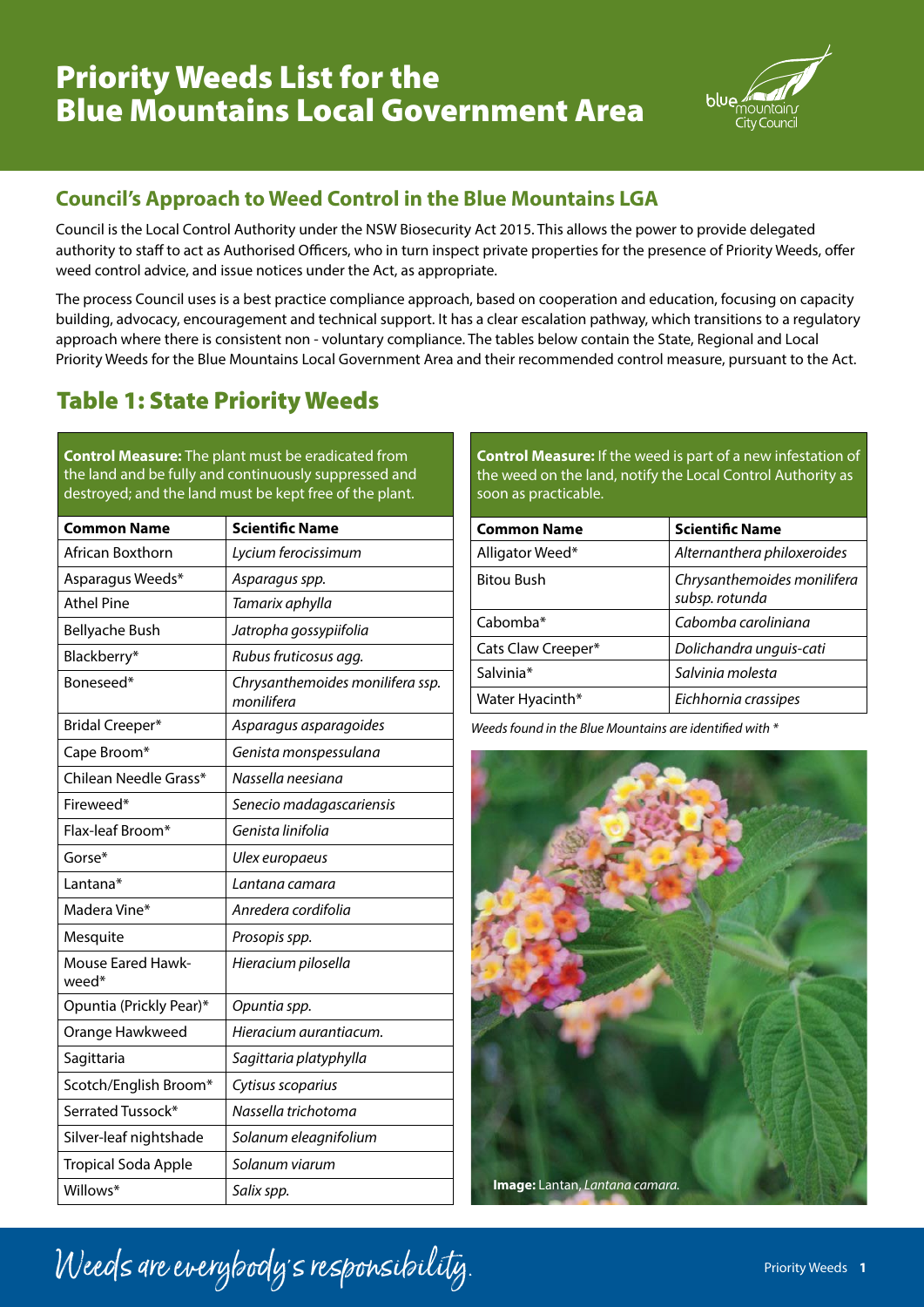

# Table 2: Regional Priority Weeds

#### **Control Measure:** The plant must be eradicated from the land and be fully and continuously suppressed and destroyed; and the land must be kept free of the plant.

| <b>Common Name</b>        | <b>Scientific Name</b>                |
|---------------------------|---------------------------------------|
| African Olive*            | Olea europaea subsp.cuspi-<br>data    |
| <b>Black Willow</b>       | Salix nigra                           |
| Chinese knotweed          | Persicaria chinensis                  |
| <b>Climbing Asparagus</b> | Asparagus africanus                   |
| Glory Lily                | Gloriosa superba                      |
| Horsetails*               | Equisetum spp.                        |
| Hygrophilla               | Hygrophilla costata                   |
| Kei Apple                 | Dovyalis caffra                       |
| Kidney leaf mud plantain  | Heteranthera reniformis               |
| Kudzu                     | Pueraria lobate                       |
| Leaf cactus               | Pereskia aculeate                     |
| Ming Fern*                | Asparagus macowanii var.<br>zuluensis |
| Mysore Thorn              | Caesalpinia decapetala                |
| Sea Spurge                | Euphorbia paralias                    |
| Sicilian Sea Lavender     | Limonium hyblaeum                     |
| Sicklethorn               | Asparagus falcatus                    |
| <b>Skunk Vine</b>         | Paederia foetida                      |

#### **Control Measure:** The plant should be fully and continuously suppressed and destroyed.

| <b>Common Name</b>    | <b>Scientific Name</b>     |
|-----------------------|----------------------------|
| Giant Reed*           | Arundo donax               |
| Green Cestrum*        | Cestrum parqui             |
| Holly-leaved Senecio  | Senecio glastifolius       |
| Pampas Grass*         | Cortaderia jubata          |
| Senegal Tea           | Gymnocoronis spilanthoides |
| Serrated Tussock*     | Nassella trichotoma        |
| Singapore Daisy       | Sphagneticola trilobata    |
| <b>Water Poppy</b>    | Hydrocleys nymphoides      |
| Willow-leaf Primrose* | Ludwigia peruviana         |

*Weeds found in the Blue Mountains are identified with \**

# Table 3: Local Priority Weeds

| <b>Control Measure:</b> The plant should be fully and<br>continuously suppressed and destroyed |                            |
|------------------------------------------------------------------------------------------------|----------------------------|
| <b>Common Name</b>                                                                             | <b>Scientific Name</b>     |
| African Lovegrass*                                                                             | Eragrostis curvula         |
| Barberry*                                                                                      | Berberis aristata          |
| Black Cherry*                                                                                  | Prunus serotina            |
| Box Elder*                                                                                     | Acer negundo               |
| Butterfly Bush*                                                                                | Buddleia davidii           |
| Cassia/Senna*                                                                                  | Senna pendula              |
| Castor Oil Plant*                                                                              | Ricinus communis           |
| Cherry Laurel*                                                                                 | Prunus laurocerasus        |
| Coolatai Grass*                                                                                | Hyparrhenia hirta          |
| Cootamundra Wattle*                                                                            | Acacia baileyana           |
| Cotoneaster*                                                                                   | Cotoneaster spp.           |
| Crofton Weed*                                                                                  | Ageratina adenophora       |
| English Holly*                                                                                 | Ilex aquifolium            |
| Evergreen Dogwood*                                                                             | Cornus capitata            |
| Firethorn*                                                                                     | Pyracantha spp.            |
| Himalayan Honeysuckle*                                                                         | Leycesteria formosa        |
| Mickey Mouse Plant/Ochna*                                                                      | Ochna serrulata            |
| Mistflower*                                                                                    | Ageratina riparia          |
| Montbretia*                                                                                    | Crocosmia x crocosmiiflora |
| Mother of Millions*                                                                            | Bryophyllum spp.           |
| Mount Morgan/<br>Queensland Silver Wattle*                                                     | Acacia podalyriifolia      |
| Paterson's Curse*                                                                              | Echium plantagineum        |
| Portuguese Laurel*                                                                             | Prunus Iusitanica          |
| Privet* European                                                                               | Ligustrum vulgare          |
| Privet* Large-leaf                                                                             | Ligustrum lucidum          |
| Privet* Small-leaf                                                                             | Ligustrum sinense          |
| Rhizomatous Bamboo* -<br><b>Black</b>                                                          | Phyllostachys nigra        |
| Rhizomatous Bamboo*                                                                            | Phyllostachys aurea        |
| Rhus Tree*                                                                                     | Toxicodendron succedaneum  |
| Spanish/Portuguese Heath*                                                                      | Erica lusitanica           |
| St. John's Wort*                                                                               | Hypericum perforatum       |

Weeds are everybody's responsibility. Priority Weeds 2